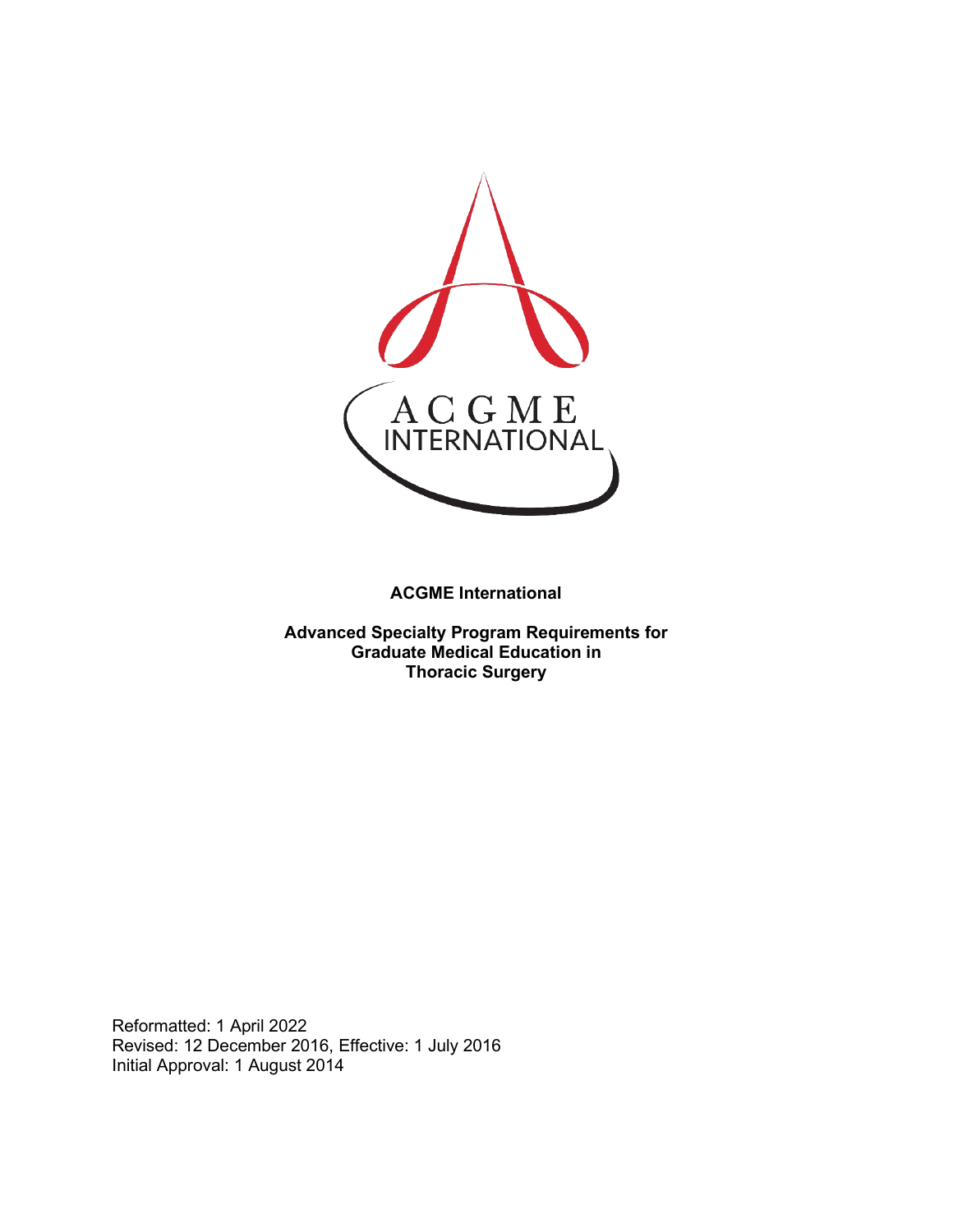## **ACGME International Specialty Program Requirements for Graduate Medical Education in Thoracic Surgery**

#### **Int. Introduction**

*Background and Intent: Programs must achieve and maintain Foundational Accreditation according to the ACGME-I Foundational Requirements prior to receiving Advanced Specialty Accreditation. The Advanced Specialty Requirements noted below complement the ACGME-I Foundational Requirements. For each section, the Advanced Specialty Requirements should be considered together with the Foundational Requirements.*

# **Int. I. Definition and Scope of the Specialty**

Thoracic surgery encompasses the pre-operative, operative, peri-operative, and critical care of patients with pathologic conditions within the chest. This includes the surgical care of coronary artery disease; diseases of the trachea, lungs, esophagus, and chest wall; abnormalities of the great vessels and heart valves; congenital anomalies of the chest and heart; tumors of the mediastinum; diseases of the diaphragm; and management of chest injuries.

## **Int. II. Duration of Education**

Int. II.A. The educational program in thoracic surgery must be 72 or 84 months in length.

#### **I. Institution**

## **I.A. Sponsoring Institution**

| I.A.1.   | The Sponsoring Institution must ensure an administrative and academic<br>structure that provides for educational and financial resources dedicated<br>to the needs of the program, such as the appointment of teaching faculty<br>and residents, support for program planning and evaluation, the<br>assurance of sufficient ancillary personnel, and the provision for patient<br>safety and the alleviation of resident fatigue. The Sponsoring Institution<br>must: |
|----------|------------------------------------------------------------------------------------------------------------------------------------------------------------------------------------------------------------------------------------------------------------------------------------------------------------------------------------------------------------------------------------------------------------------------------------------------------------------------|
| I.A.1.a) | demonstrate commitment to education in thoracic surgery in its<br>support of the residency program;                                                                                                                                                                                                                                                                                                                                                                    |
| I.A.1.b) | provide at least 25 percent salary support for the program director;<br>and,                                                                                                                                                                                                                                                                                                                                                                                           |
| I.A.1.c  | provide and document faculty development in education and<br>teaching for the program director and the faculty members.                                                                                                                                                                                                                                                                                                                                                |
| I.A.2.   | The Sponsoring Institution and program should provide support for<br>residents' attendance at local and international professional meetings.                                                                                                                                                                                                                                                                                                                           |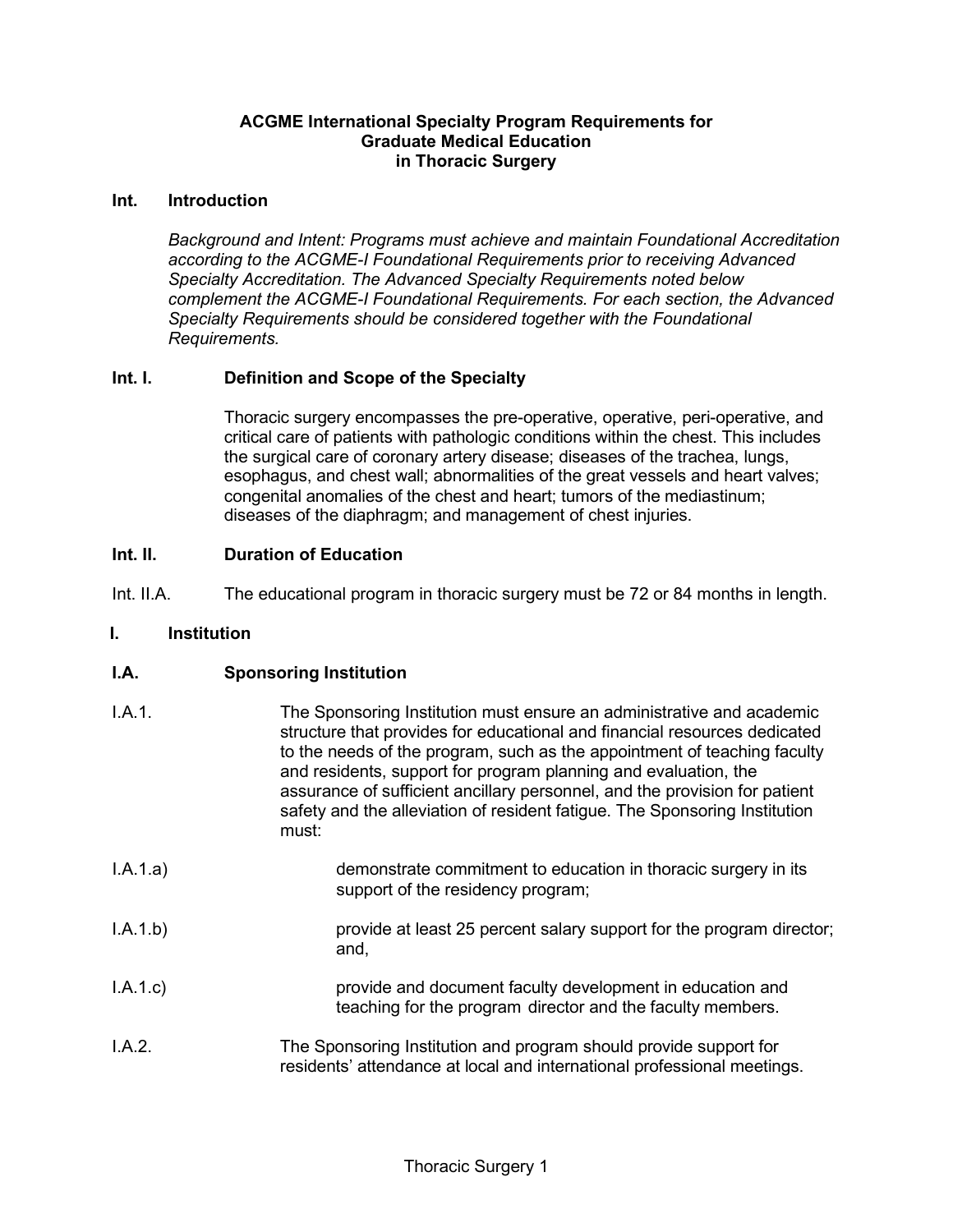# **I.B. Participating Sites**

See International Foundational Requirements, Section I.B.

#### **II. Program Personnel and Resources**

| II.A. | <b>Program Director</b> |
|-------|-------------------------|
|-------|-------------------------|

| II.A.1.<br>The program director must document: |
|------------------------------------------------|
|------------------------------------------------|

- II.A.1.a) formal faculty development activities, such as participation at local and international workshops and other activities related to education that improve the faculty members' teaching and evaluation skills or allow for development of new skills in their specialty to improve patient care, and scholarly activities;
- II.A.1.b) faculty engagement in the education and scholarly productivity of thoracic surgery residents, as well as participation in medical student education; and,
- II.A.1.c) policies and procedures governing pre-hospital and post-hospital involvement of the residents.
- II.A.2. Because of the small resident cohort in a program, the program director must ensure the content of residents' evaluations of faculty members does not adversely affect resident progression in the educational program.

## **II.B. Faculty**

- II.B.1. The faculty must:
- II.B.1.a) include one designated cardiothoracic faculty member responsible for coordinating multidisciplinary clinical conferences and organizing instruction and research in general thoracic surgery; and,
- II.B.1.b) include qualified thoracic surgeons and other faculty members in related disciplines who direct conferences.
- **II.C. Other Program Personnel**

See International Foundational Requirements, Section II.C.

## **II.D. Resources**

- II.D.1. The institution and the program must provide access to information services that include:
- II.D.1.a) the electronic retrieval of patient information;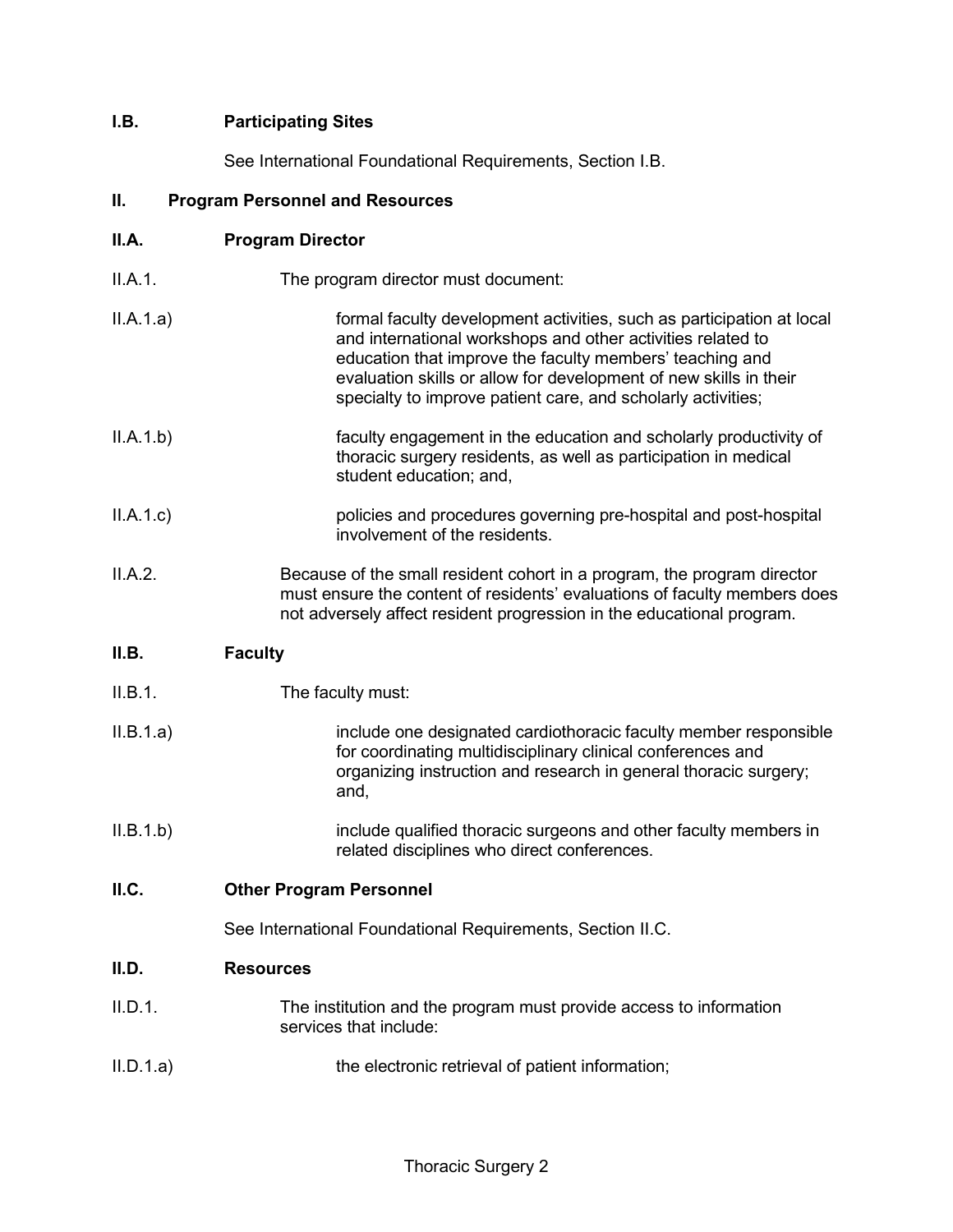| II.D.1.b | a comprehensive database for thoracic, adult cardiac, and<br>congenital cardiac disease; and,                                |
|----------|------------------------------------------------------------------------------------------------------------------------------|
| II.D.1.c | an on-site library or electronic access to appropriate texts and<br>journals.                                                |
| II.D.2.  | The Sponsoring Institution must provide access to a learning resources<br>laboratory for resident education and remediation. |
| II.D.3.  | The program should have access to clinical databases for thoracic, adult<br>cardiac, and congenital cardiac disease.         |

#### **III. Resident Appointment**

## **III.A. Eligibility Criteria**

See International Foundational Requirements, Section III.A.

## **III.B. Number of Residents**

III.B.1. A minimum of one thoracic surgery resident should be appointed in each year of the educational program to provide sufficient peer interaction.

# **III.C. Resident Transfers**

See International Foundational Requirements, Section III.C.

## **III.D. Appointment of Fellows and Other Learners**

See International Foundational Requirements, Section III.D.

## **IV. Specialty-Specific Educational Program**

# **IV.A. ACGME-I Competencies**

- IV.A.1. The program must integrate the following ACGME-I Competencies into the curriculum.
- IV.A.1.a) Professionalism

| IV.A.1.a)(1)    | Residents must demonstrate a commitment to<br>professionalism and an adherence to ethical principles.<br>Residents must demonstrate: |
|-----------------|--------------------------------------------------------------------------------------------------------------------------------------|
| IV.A.1.a)(1)(a) | compassion, integrity, and respect for others;                                                                                       |
| IV.A.1.a)(1)(b) | responsiveness to patient needs that supersedes<br>self-interest:                                                                    |
| IV.A.1.a)(1)(c) | respect for patient privacy and autonomy;                                                                                            |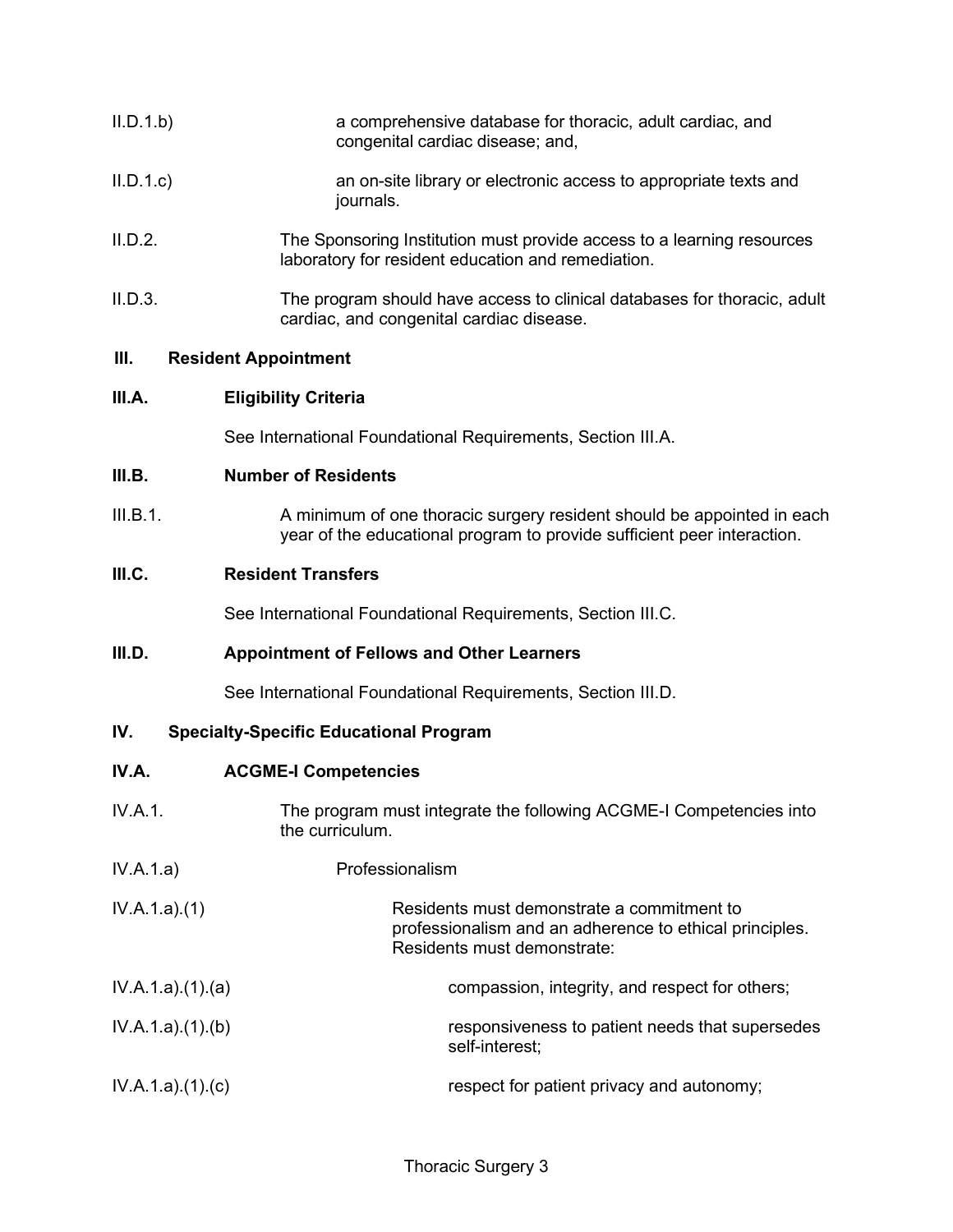| IV.A.1.a)(1)(d) | accountability to patients, society, and the<br>profession;                                                                                                                                                                                                                                                                                                                                  |
|-----------------|----------------------------------------------------------------------------------------------------------------------------------------------------------------------------------------------------------------------------------------------------------------------------------------------------------------------------------------------------------------------------------------------|
| IV.A.1.a)(1)(e) | sensitivity and responsiveness to a diverse patient<br>population, including to diversity in gender, age,<br>culture, race, religion, disabilities, and sexual<br>orientation; and,                                                                                                                                                                                                          |
| IV.A.1.a)(1)(f) | high standards of ethical behavior; continuity of care<br>(pre-operative, operative, and post-operative);<br>sensitivity to age, gender, culture, and other<br>differences; and honesty, dependability, and<br>commitment.                                                                                                                                                                   |
| IV.A.1.b)       | <b>Patient Care and Procedural Skills</b>                                                                                                                                                                                                                                                                                                                                                    |
| IV.A.1.b)(1)    | Residents must provide patient care that is compassionate,<br>appropriate, and effective for the treatment of health<br>problems and the promotion of health. Residents must<br>demonstrate competence in:                                                                                                                                                                                   |
| IV.A.1.b)(1)(a) | developing and executing patient care plans, using<br>information technology, and evaluating diagnostic<br>studies;                                                                                                                                                                                                                                                                          |
| IV.A.1.b)(1)(b) | providing pre-operative management, including the<br>selection and timing of operative intervention and<br>the selection of appropriate operative procedures;                                                                                                                                                                                                                                |
| IV.A.1.b)(1)(c) | providing post-operative management of thoracic<br>and cardiovascular patients;                                                                                                                                                                                                                                                                                                              |
| IV.A.1.b)(1)(d) | providing critical care of patients with thoracic and<br>cardiovascular surgical disorders, including trauma<br>patients, whether or not operative intervention is<br>required;                                                                                                                                                                                                              |
| IV.A.1.b)(1)(e) | correlating the pathologic and diagnostic aspects of<br>cardiothoracic disorders, demonstrating skill in<br>diagnostic procedures (e.g., bronchoscopy and<br>esophagoscopy), and interpreting appropriate<br>imaging studies (e.g., ultrasound, computed<br>tomography, roentgenographic, radionuclide,<br>cardiac catheterization, pulmonary function, and<br>esophageal function studies); |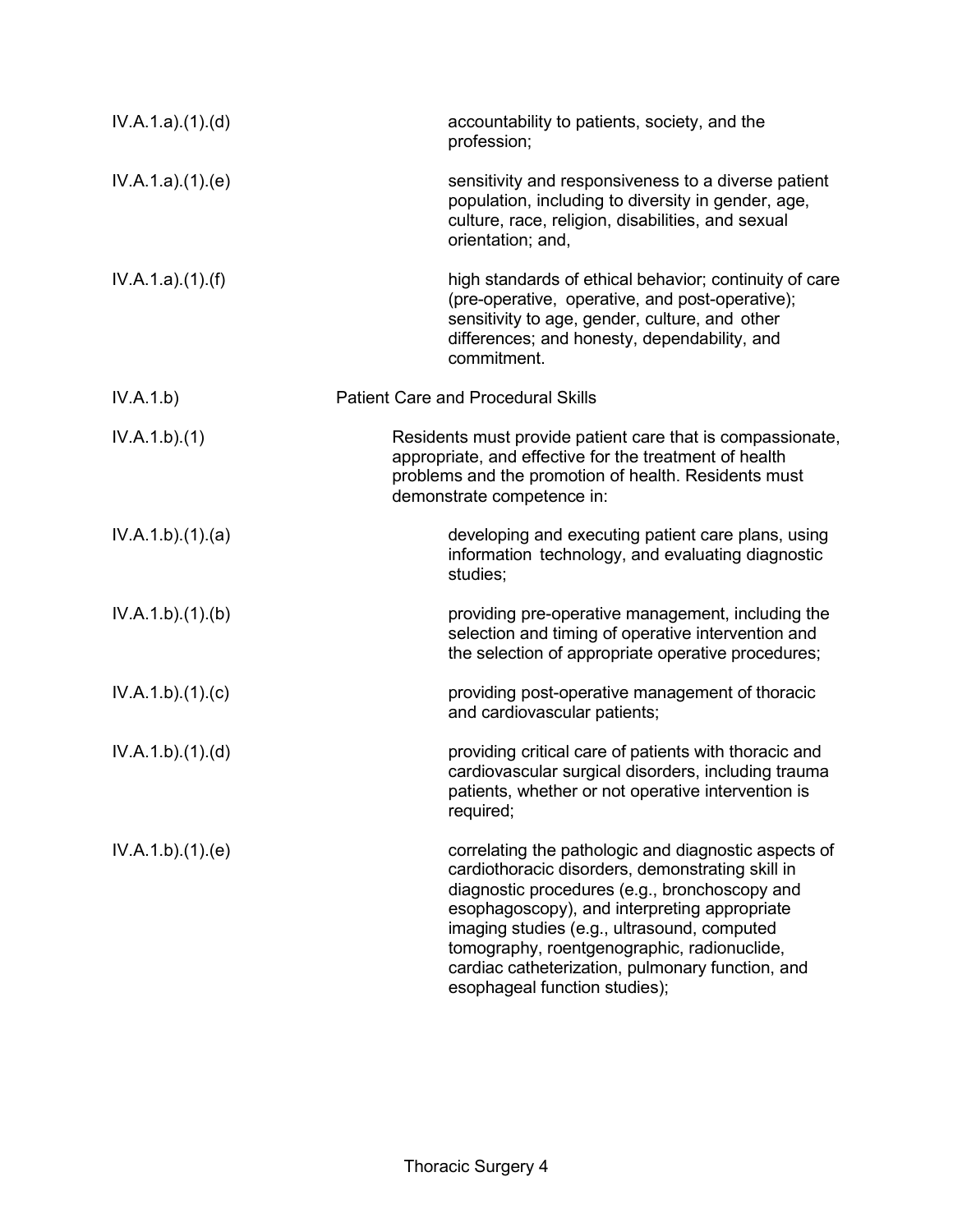| IV.A.1.b)(1)(f)           | executing core procedures including the lungs,<br>pleura, and chest wall; esophagus, mediastinum,<br>and diaphragm; thoracic aorta and great vessels;<br>congenital heart anomalies; valvular heart<br>diseases; endovascular stents; and myocardial<br>revascularization; and,                                                                         |
|---------------------------|---------------------------------------------------------------------------------------------------------------------------------------------------------------------------------------------------------------------------------------------------------------------------------------------------------------------------------------------------------|
| IV.A.1.b)(1)(g)           | providing outpatient care, including:                                                                                                                                                                                                                                                                                                                   |
| IV.A.1.b)(1)(g)(i)        | examining a patient pre-operatively,<br>consulting with the attending surgeon<br>regarding operative care, and participating in<br>the surgery and post-operative care; and,                                                                                                                                                                            |
| IV.A.1.b)(1)(g)(ii)       | seeing a patient personally in an outpatient<br>setting and consulting with the attending<br>surgeon regarding the follow-up care<br>rendered to the patient in the doctor's office.                                                                                                                                                                    |
| IV.A.1.c)                 | <b>Medical Knowledge</b>                                                                                                                                                                                                                                                                                                                                |
| $IV.A.1.c.$ (1)           | Residents must demonstrate knowledge of established<br>and evolving biomedical clinical, epidemiological, and<br>social-behavioral sciences, as well as the application of<br>this knowledge to patient care. Residents must<br>demonstrate knowledge of:                                                                                               |
| $IV.A.1.c$ . $(1).$ $(a)$ | current medical information, and their ability to<br>critically evaluate scientific information;                                                                                                                                                                                                                                                        |
| $IV.A.1.c$ . $(1).$ (b)   | coronary artery disease; diseases of the trachea,<br>lungs, esophagus, and chest wall; abnormalities of<br>the great vessels and heart valves; congenital<br>anomalies of the chest and heart; tumors of the<br>mediastinum; diseases of the diaphragm; and<br>management of chest injuries; and,                                                       |
| $IV.A.1.c$ ). $(1).$ (c)  | the use of cardiac and respiratory support devices.                                                                                                                                                                                                                                                                                                     |
| IV.A.1.d)                 | Practice-based Learning and Improvement                                                                                                                                                                                                                                                                                                                 |
| IV.A.1.d)(1)              | Residents must demonstrate the ability to investigate and<br>evaluate their care of patients, to appraise and assimilate<br>scientific evidence, and to continuously improve patient<br>care based on constant self-evaluation and lifelong<br>learning. Residents are expected to develop skills and<br>habits to be able to meet the following goals: |
| IV.A.1.d)(1)(a)           | identify and perform appropriate learning activities;                                                                                                                                                                                                                                                                                                   |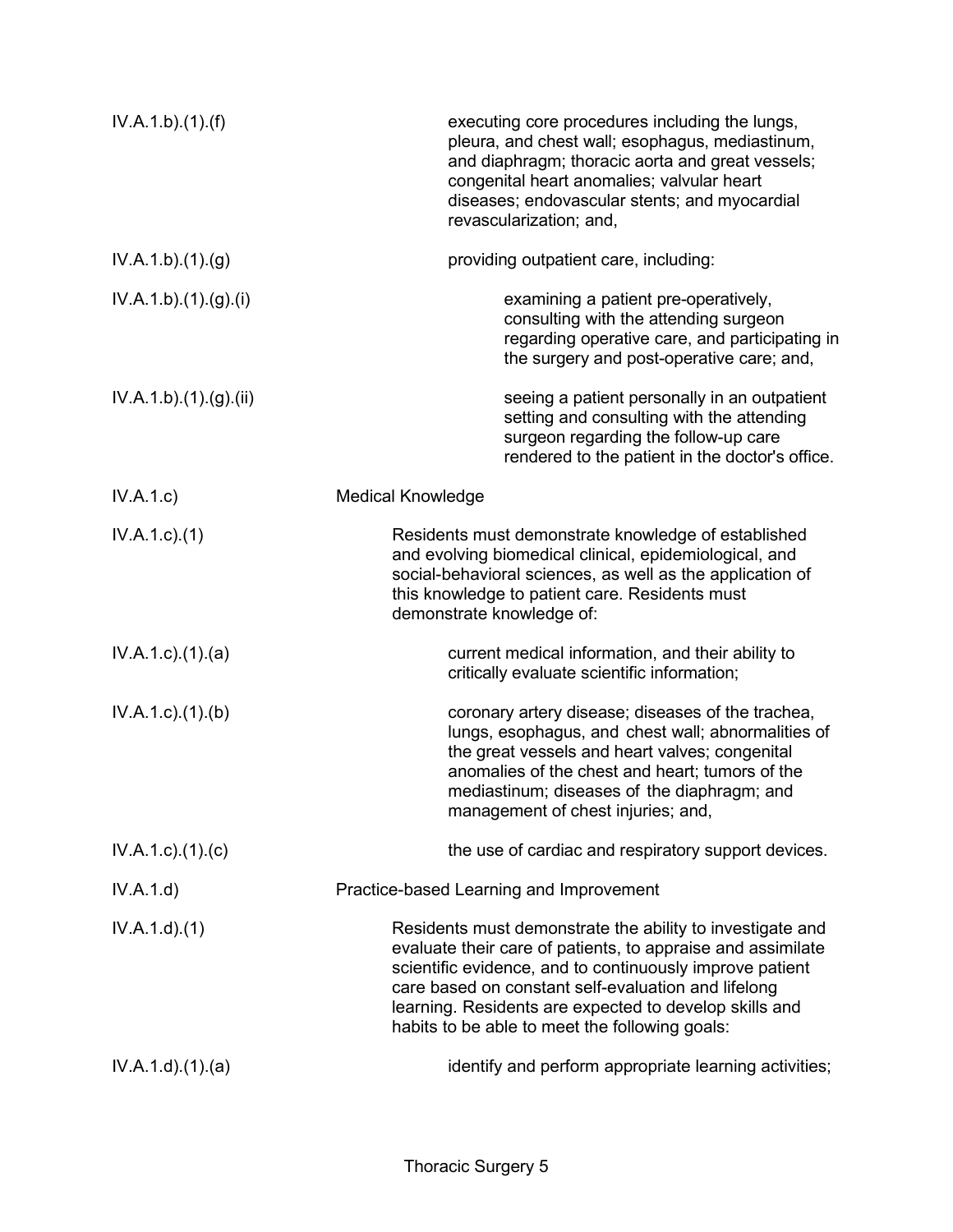| IV.A.1.d.(1).(b)       | identify strengths, deficiencies, and limits in one's<br>knowledge and expertise;                                                                                                                                          |
|------------------------|----------------------------------------------------------------------------------------------------------------------------------------------------------------------------------------------------------------------------|
| IV.A.1.d)(1)(c)        | incorporate formative evaluation feedback into daily<br>practice;                                                                                                                                                          |
| IV.A.1.d.(1).(d)       | locate, appraise, and assimilate evidence from<br>scientific studies related to their patients' health<br>problems;                                                                                                        |
| IV.A.1.d.(1).(e)       | participate in the education of patients, patients'<br>families, students, other residents, and other health<br>professionals;                                                                                             |
| $IV.A.1.d$ . $(1).(f)$ | practice lifelong learning, analyze personal practice<br>outcomes, and use information technology to<br>optimize patient care;                                                                                             |
| IV.A.1.d)(1)(g)        | set learning and improvement goals;                                                                                                                                                                                        |
| IV.A.1.d)(1)(h)        | systematically analyze practice using quality<br>improvement methods, and implement changes<br>with the goal of practice improvement; and,                                                                                 |
| IV.A.1.d)(1)(i)        | use information technology to optimize learning.                                                                                                                                                                           |
|                        |                                                                                                                                                                                                                            |
| IV.A.1.e)              | <b>Interpersonal and Communication Skills</b>                                                                                                                                                                              |
| IV.A.1.e. (1)          | Residents must demonstrate interpersonal and<br>communication skills that result in the effective exchange<br>of information and collaboration with patients, their<br>families, and health professionals. Residents must: |
| IV.A.1.e. (1). (a)     | communicate effectively with patients, patients'<br>families, and the public, as appropriate, across a<br>broad range of socioeconomic and cultural<br>backgrounds;                                                        |
| IV.A.1.e. (1). (b)     | communicate effectively with physicians, other<br>health professionals, and health-related agencies;                                                                                                                       |
| IV.A.1.e. (1). (c)     | work effectively as a member or leader of a health<br>care team or other professional group;                                                                                                                               |
| IV.A.1.e. (1). (d)     | act in a consultative role to other physicians and<br>health professionals; and,                                                                                                                                           |
| IV.A.1.e. (1). (e)     | maintain comprehensive, timely, and legible<br>medical records, if applicable.                                                                                                                                             |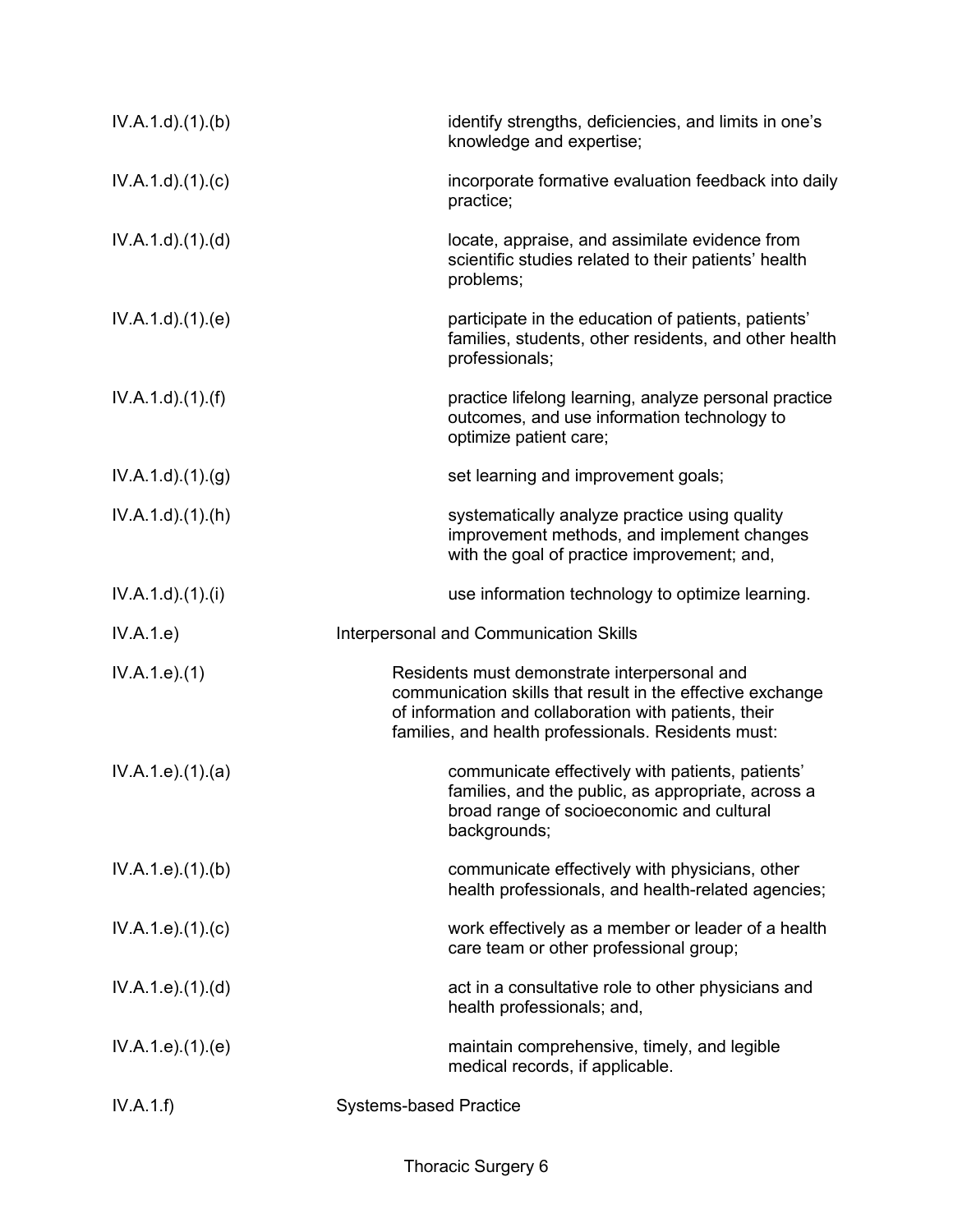| IV.A.1.f)(1)    | Residents must demonstrate an awareness of and<br>responsiveness to the larger context and system of health<br>care, as well as the ability to call effectively on other<br>resources in the system to provide optimal health care.<br>Residents must: |
|-----------------|--------------------------------------------------------------------------------------------------------------------------------------------------------------------------------------------------------------------------------------------------------|
| IV.A.1.f)(1)(a) | work effectively in various health care delivery<br>settings and systems relevant to their clinical<br>specialty;                                                                                                                                      |
| IV.A.1.f)(1)(b) | coordinate patient care within the health care<br>system relevant to their clinical specialty;                                                                                                                                                         |
| IV.A.1.f)(1)(c) | incorporate considerations of cost awareness and<br>risk-benefit analysis in patient and/or population-<br>based care as appropriate;                                                                                                                  |
| IV.A.1.f)(1)(d) | advocate for quality patient care and optimal patient<br>care systems;                                                                                                                                                                                 |
| IV.A.1.f)(1)(e) | work in interprofessional teams to enhance patient<br>safety and improve patient care quality;                                                                                                                                                         |
| IV.A.1.f)(1)(f) | participate in identifying system errors and<br>implementing potential systems solutions; and,                                                                                                                                                         |
| IV.A.1.f)(1)(g) | practice cost-effective care without compromising<br>quality, promote disease prevention, demonstrate<br>risk-benefit analysis, and know how different<br>practice systems operate to deliver care.                                                    |
| IV.B.           | <b>Regularly Scheduled Educational Activities</b>                                                                                                                                                                                                      |
| IV.B.1.         | The core curriculum must include a didactic program that is based on the<br>core knowledge content of thoracic surgery, including:                                                                                                                     |
| IV.B.1.a)       | the surgical care of coronary artery disease;                                                                                                                                                                                                          |
| IV.B.1.b)       | diseases of the trachea, lungs, esophagus, and chest wall;                                                                                                                                                                                             |
| IV.B.1.c        | abnormalities of the great vessels and heart valves;                                                                                                                                                                                                   |
| IV.B.1.d)       | congenital anomalies of the chest and heart;                                                                                                                                                                                                           |
| IV.B.1.e)       | tumors of the mediastinum;                                                                                                                                                                                                                             |
| IV.B.1.f)       | diseases of the diaphragm; and,                                                                                                                                                                                                                        |
| IV.B.1.g)       | management of chest injuries.                                                                                                                                                                                                                          |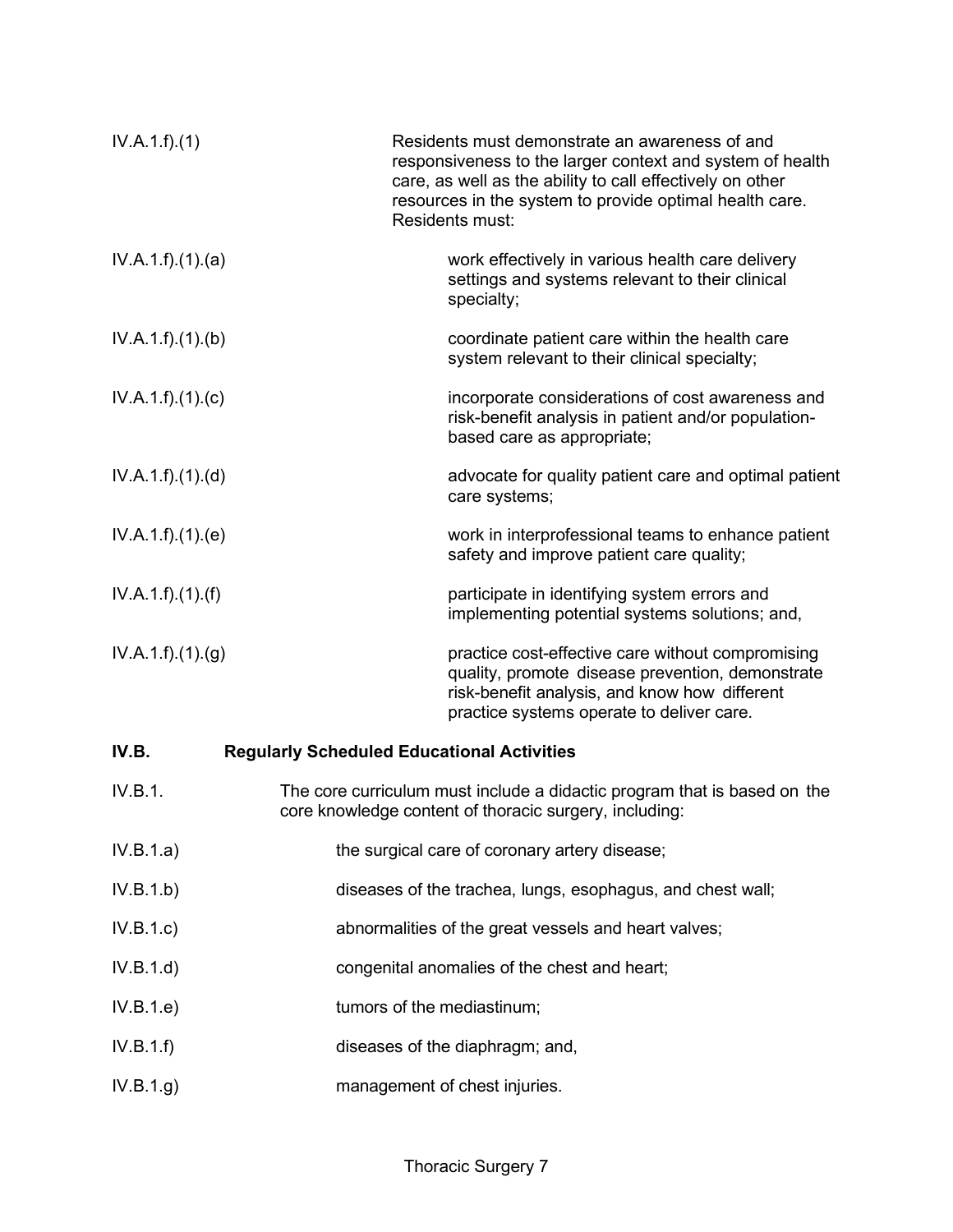| IV.C.     | <b>Clinical Experiences</b>                                                                                                                                                                |
|-----------|--------------------------------------------------------------------------------------------------------------------------------------------------------------------------------------------|
| IV.C.1.   | The curriculum must document at least six years of clinical thoracic<br>surgery education under the authority and direction of the thoracic surgery<br>program director.                   |
| IV.C.2.   | Residents must have documented operative experience showing they:                                                                                                                          |
| IV.C.2.a) | participated in the diagnosis, pre-operative planning, and selection<br>of the operation for the patient;                                                                                  |
| IV.C.2.b) | performed those technical manipulations that constituted the<br>essential parts of the patient's operation;                                                                                |
| IV.C.2.c) | were substantially involved in post-operative care; and,                                                                                                                                   |
| IV.C.2.d) | were supervised by responsible faculty/teaching staff members.                                                                                                                             |
| IV.C.3.   | At least 24 months of the program must include education in core surgical<br>education, including pre- and post-operative evaluation and care.                                             |
| IV.C.3.a) | Programs that are 72 months in length must have a maximum of<br>36 months of core surgical education.                                                                                      |
| IV.C.3.b) | Programs that are 84 months in length must have a maximum of<br>42 months of core surgical education.                                                                                      |
| IV.C.4.   | The sequencing of the thoracic surgery educational components must be<br>integrated throughout the program to provide a cohesive, progressive, and<br>longitudinal educational experience. |
| IV.C.5.   | Thoracic surgery must encompass the operative, peri-operative, and<br>critical care of patients with pathologic conditions within the chest,<br>including the surgical care of:            |
| IV.C.5.a) | coronary artery disease;                                                                                                                                                                   |
| IV.C.5.b) | diseases of the trachea, lungs, esophagus, and chest wall;                                                                                                                                 |
| IV.C.5.c) | abnormalities of the great vessels and heart valves;                                                                                                                                       |
| IV.C.5.d) | congenital anomalies of the chest and heart;                                                                                                                                               |
| IV.C.5.e) | tumors of the mediastinum;                                                                                                                                                                 |
| IV.C.5.f) | diseases of the diaphragm; and,                                                                                                                                                            |
| IV.C.5.g) | management of chest injuries.                                                                                                                                                              |
| IV.C.6.   | Residents should, under supervision of the members of the thoracic<br>surgery faculty:                                                                                                     |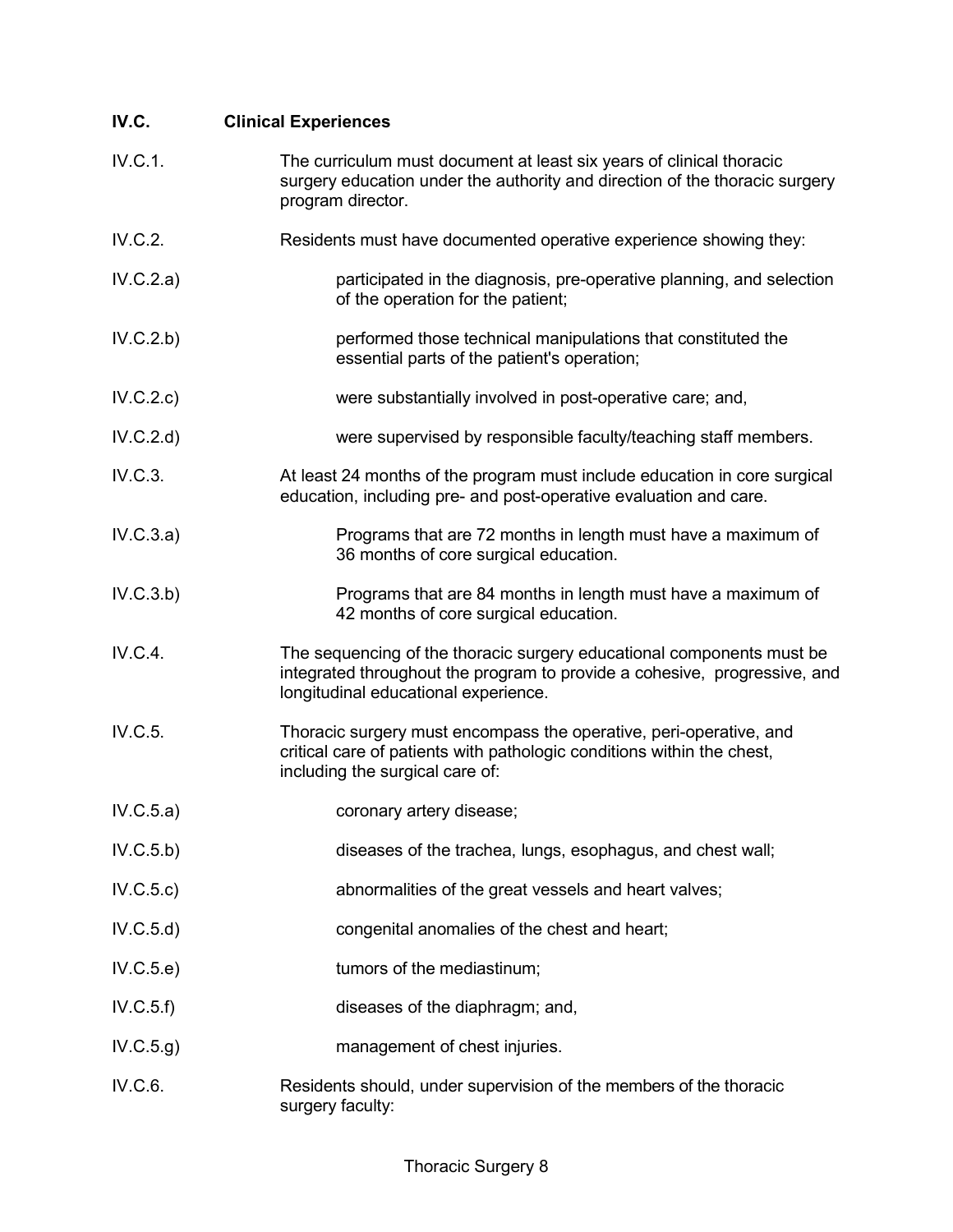| IV.C.6.a) | provide pre-operative management, including the selection and<br>timing of operative intervention and the selection of appropriate<br>operative procedures;                                                                                                                                                                                                                              |
|-----------|------------------------------------------------------------------------------------------------------------------------------------------------------------------------------------------------------------------------------------------------------------------------------------------------------------------------------------------------------------------------------------------|
| IV.C.6.b) | provide post-operative management of thoracic and cardiovascular<br>patients;                                                                                                                                                                                                                                                                                                            |
| IV.C.6.c) | provide critical care of patients with thoracic and cardiovascular<br>surgical disorders, including trauma patients, whether or not<br>operative intervention is required; and,                                                                                                                                                                                                          |
| IV.C.6.d) | correlate the pathologic and diagnostic aspects of cardiothoracic<br>disorders, demonstrating skill in diagnostic procedures (such as<br>bronchoscopy and esophagoscopy), and interpreting appropriate<br>imaging studies (such as ultrasound, computed tomography,<br>roentgenographic, radionuclide, cardiac catheterization, pulmonary<br>function, and esophageal function studies). |
| IV.C.7.   | Residents must have a minimum operative experience that includes:                                                                                                                                                                                                                                                                                                                        |
| IV.C.7.a) | annually, a minimum of 125 major cases;                                                                                                                                                                                                                                                                                                                                                  |
| IV.C.7.b) | an adequate volume of operative cases, distribution of categories,<br>and complexity of procedures to ensure each resident a balanced<br>and equivalent clinical education;                                                                                                                                                                                                              |
| IV.C.7.c) | categories of procedures, including the lungs, pleura, and chest<br>wall; esophagus, mediastinum, and diaphragm; thoracic aorta and<br>great vessels; congenital heart anomalies; valvular heart diseases;<br>and myocardial revascularization;                                                                                                                                          |
| IV.C.7.d) | additional educational experiences, such as cardiac pacemaker<br>implantation, mediastinoscopy, pleuroscopy, and flexible and rigid<br>esophagoscopy and bronchoscopy; endoscopic ultrasound,<br>endoscopic approaches to thoracic and esophageal diseases; and<br>multidisciplinary approaches to the treatment of thoracic<br>malignancy; and,                                         |
| IV.C.7.e) | experience in endovascular stents.                                                                                                                                                                                                                                                                                                                                                       |
| IV.C.8.   | Residents must have outpatient responsibilities that include:                                                                                                                                                                                                                                                                                                                            |
| IV.C.8.a) | opportunities to examine patients pre-operatively, to consult with<br>the attending surgeon regarding operative care, and to participate<br>in the surgery and post-operative care; and,                                                                                                                                                                                                 |
| IV.C.8.b) | seeing their surgical patients in an outpatient setting and, as a<br>minimum in some cases only, consulting with the attending<br>surgeon regarding the follow-up care rendered to the patient in the<br>doctor's office.                                                                                                                                                                |